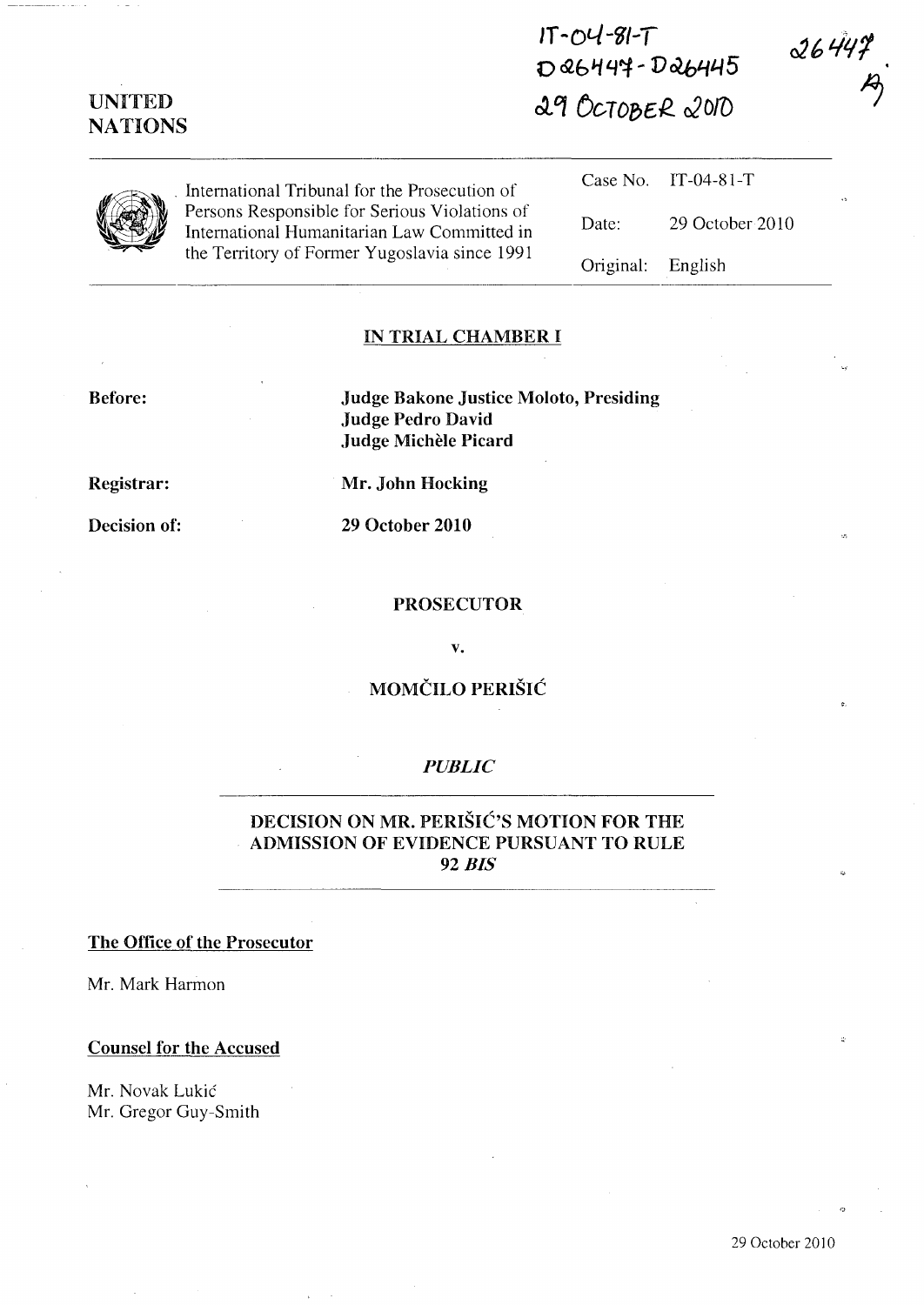TRIAL CHAMBER 1 ("Trial Chamber") of the International Tribunal for the Prosecution of Persons Responsible for Serious Violations of International Humanitarian Law Committed in the Territory of the former Yugoslavia since 1991;

**BEING SEISED** of "Mr. Perišić's Motion for the Admission of Evidence Pursuant to Rule 92 *bis*" publicly filed on 12 October 2010 ("Motion"), in which the Defence seeks the admission into evidence of the written statement of Dane Ajdukovié ("Proposed Statement") pursuant to Rule 92 bis of the Rules of Procedure and Evidence ("Rules"); '7.,

NOTING that the Defence submits that the Proposed Statement is relevant and of probative value as it furnishes evidence as to the financial and budgetary matters within the scope of authorities of the Ministry of Defence of the Federal Republic of Yugoslavia;<sup>1</sup>

NOTING that the Defence further submits that the Proposed Statement does not go to proof of the acts and conduct of the Accused as charged in the Indictment and is corroborative and cumulative of evidence already before the Trial Chamber; $<sup>2</sup>$ </sup>

**NOTING** that the Prosecution does not oppose the Motion;<sup>3</sup>

NOTING the requirements for admission of evidence under Rule 92 *bis* as set out in a previous decision by this Trial Chamber;<sup>4</sup>

**CONSIDERING** that the Proposed Statement does not go to proof of the acts and conduct of the Accused as charged in the Indictment;

CONSIDERING that the Proposed Statement is relevant, of probative value, at least partly corroborated by other evidence in this trial,<sup>5</sup> and that there are no factors militating against its admission;

CONSIDERING that the Proposed Statement is duly certified and fulfils the requirements of Rule *92 bis* (B) of the Rules;

## FOR THE FOREGOING REASONS

PURSUANT TO Rules 89 and 92 bis of the Rules,

*4 See* Decision on Prosecution Motion for Admission of Evidence pursuant to Rule 92 *his,* 2 October 2008, para. 10.

s *See* q:. Miodrag Starcevié, T. 5433-5434, 6863-6864; Borivoje Jovanié, T. 11399, 11479-11480.

Motion, paras 1, 9.

<sup>&</sup>lt;sup>2</sup> Motion, para. 10.

<sup>&</sup>lt;sup>3</sup> Prosecution's informal communication to the Chamber's legal officer of 22 October 2010.